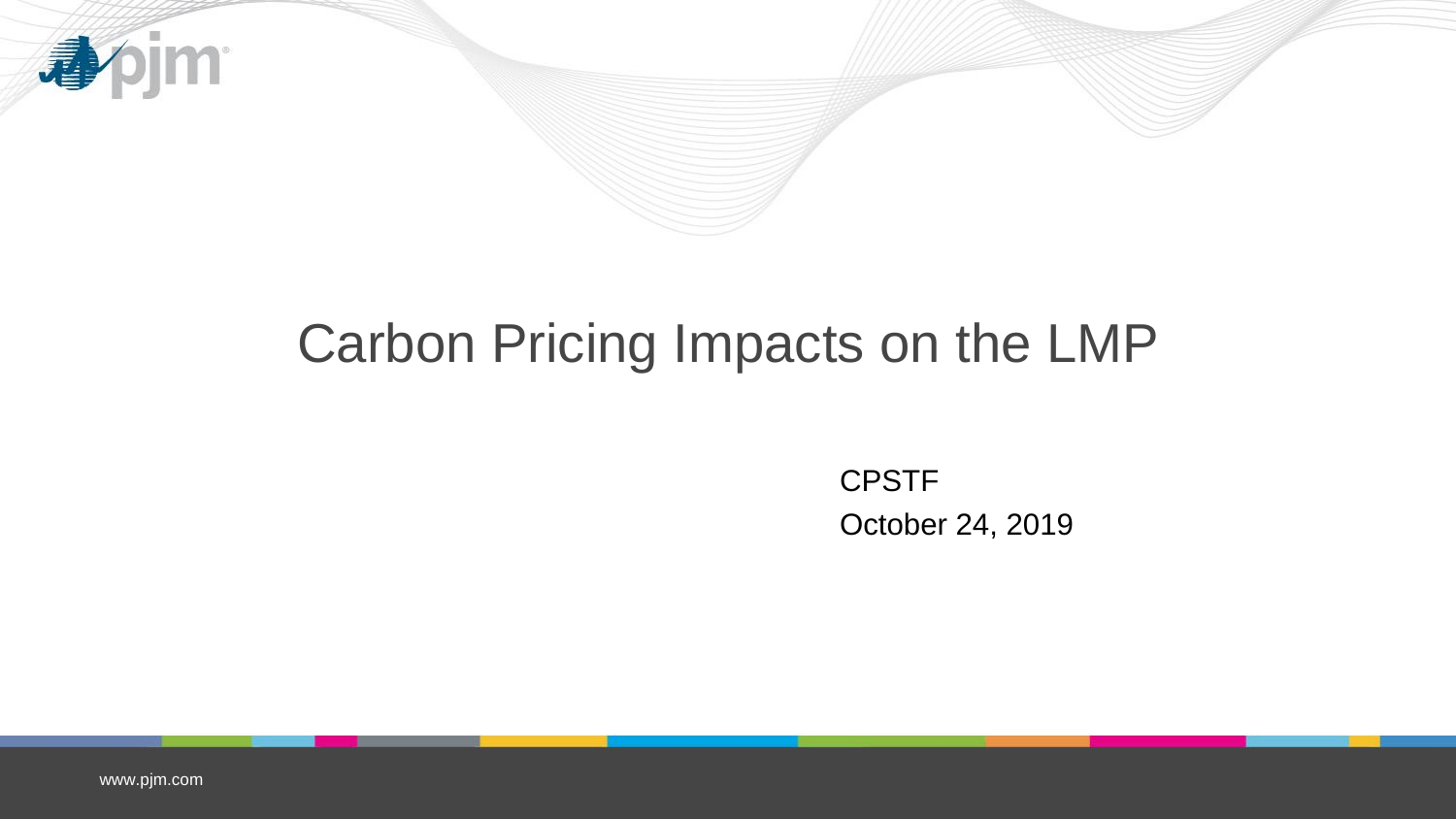



- **August Meeting:** Reviewed the basics of economic dispatch and the three border adjustment options.
- **Today:** In preparation for the November meeting, we will review the impacts of carbon pricing on the LMP.
- **November Meeting:** Both CAISO and NYISO will present their carbon pricing programs/proposals.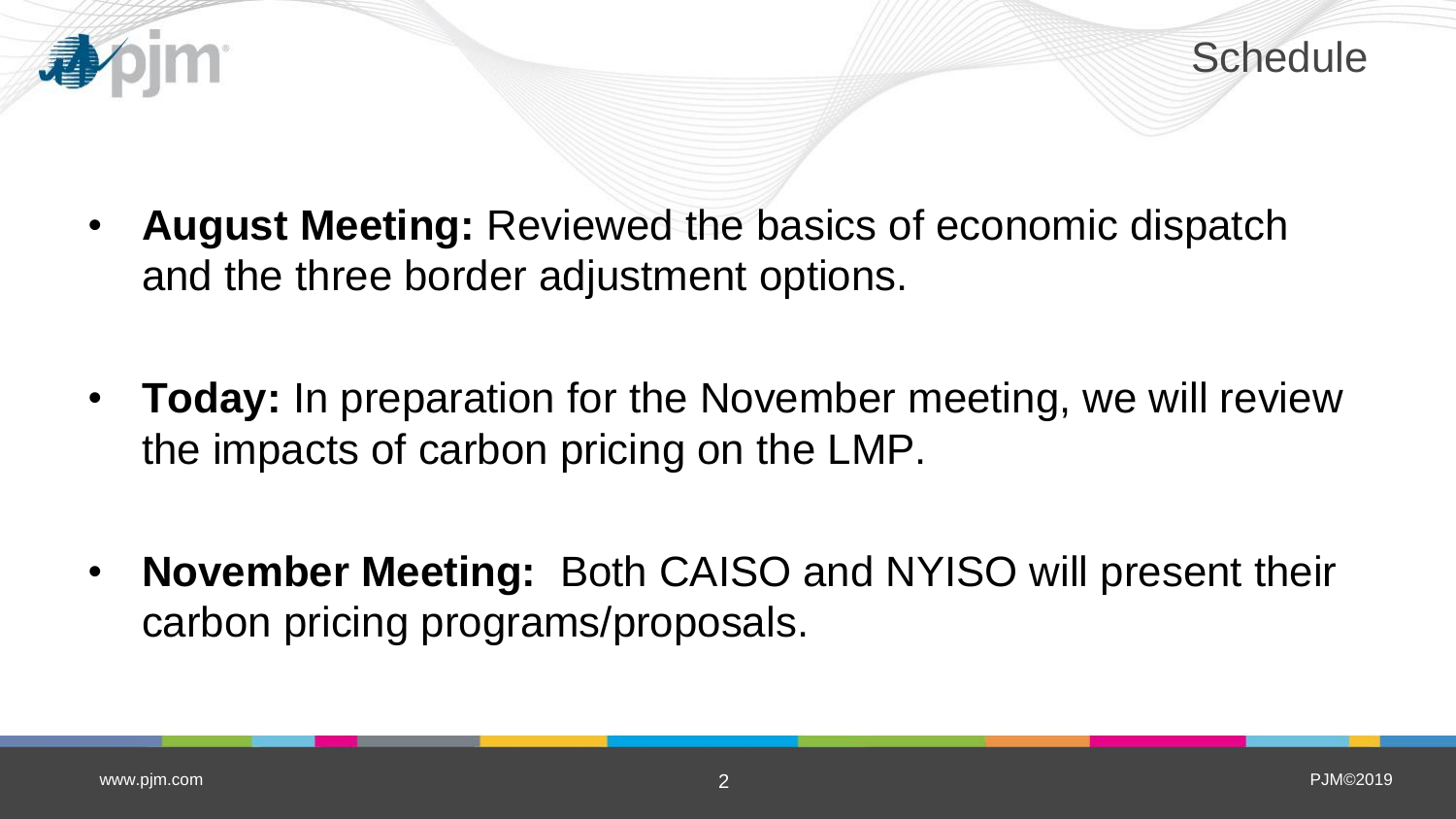

### • **Disclaimer:**

- PJM **does not** favor one border adjustment option over another and is solely providing this information to support stakeholder discussions
- The examples used are **solely** intended to help illustrate the concepts presented and are not intended to be a representation of actual system conditions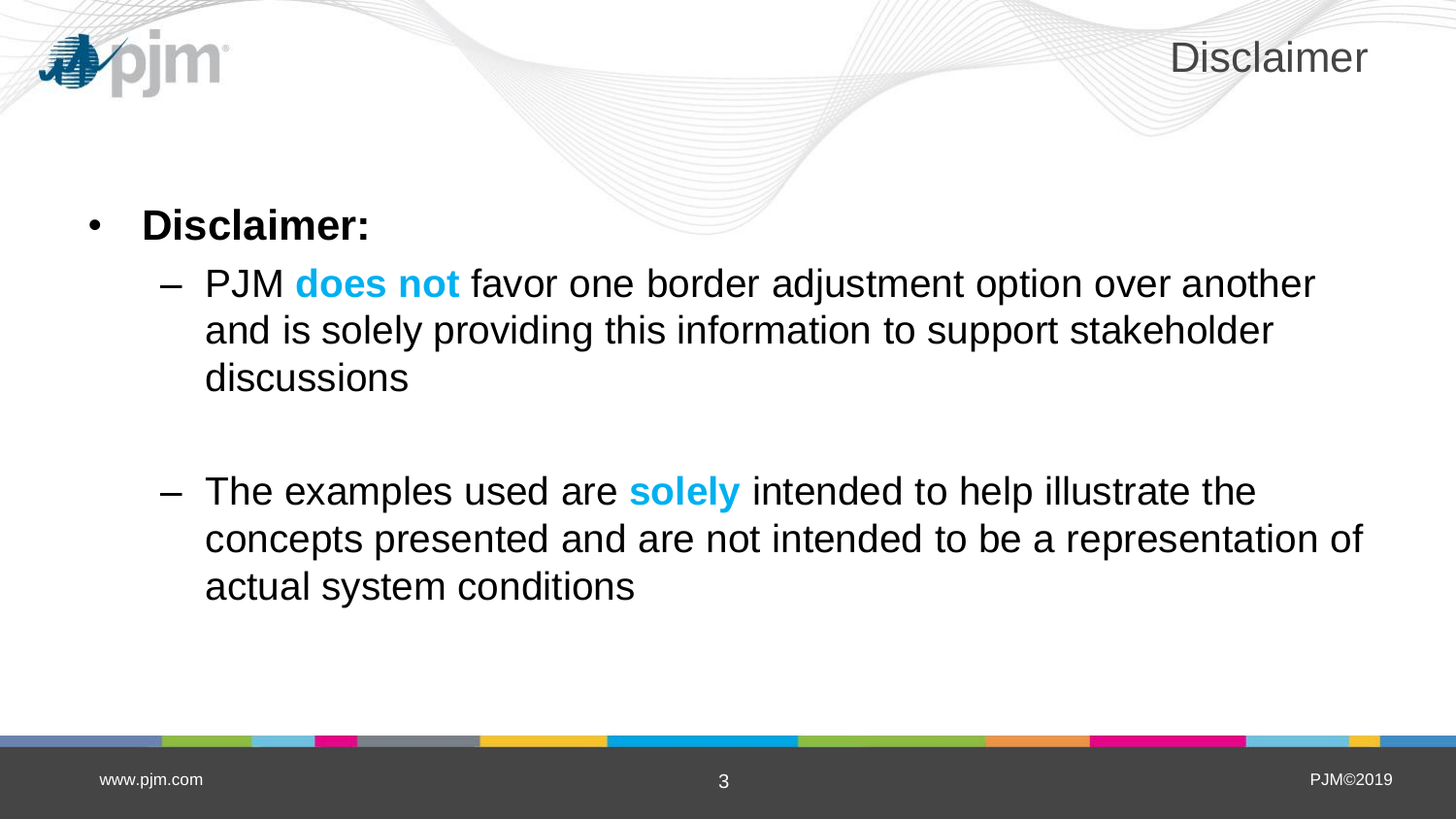

- Both CAISO and NYISO have programs/proposals where a carbon price impacts the LMP
- The meaning and use of the carbon component of the LMP and the impact of the carbon price to the LMP that they calculate are fundamentally different due to the differences in their respective programs/proposals
- PJM may need to include elements of both to implement a border adjustment for a carbon price for only a subset of states
- An example from the August meeting will be used to illustrate the differences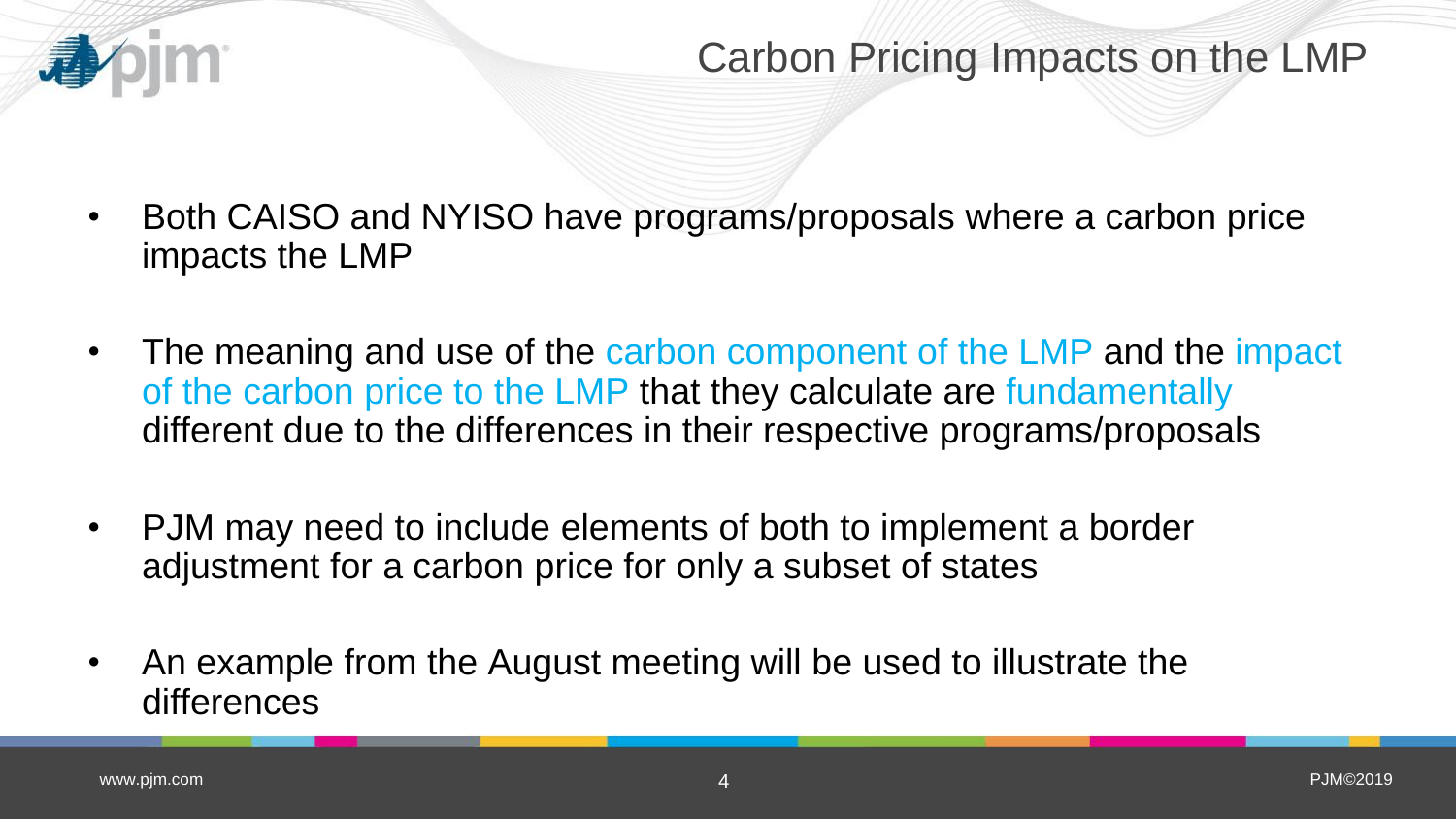

# Example 3: One-Way Border Adjustment Net Import to Carbon-Price Region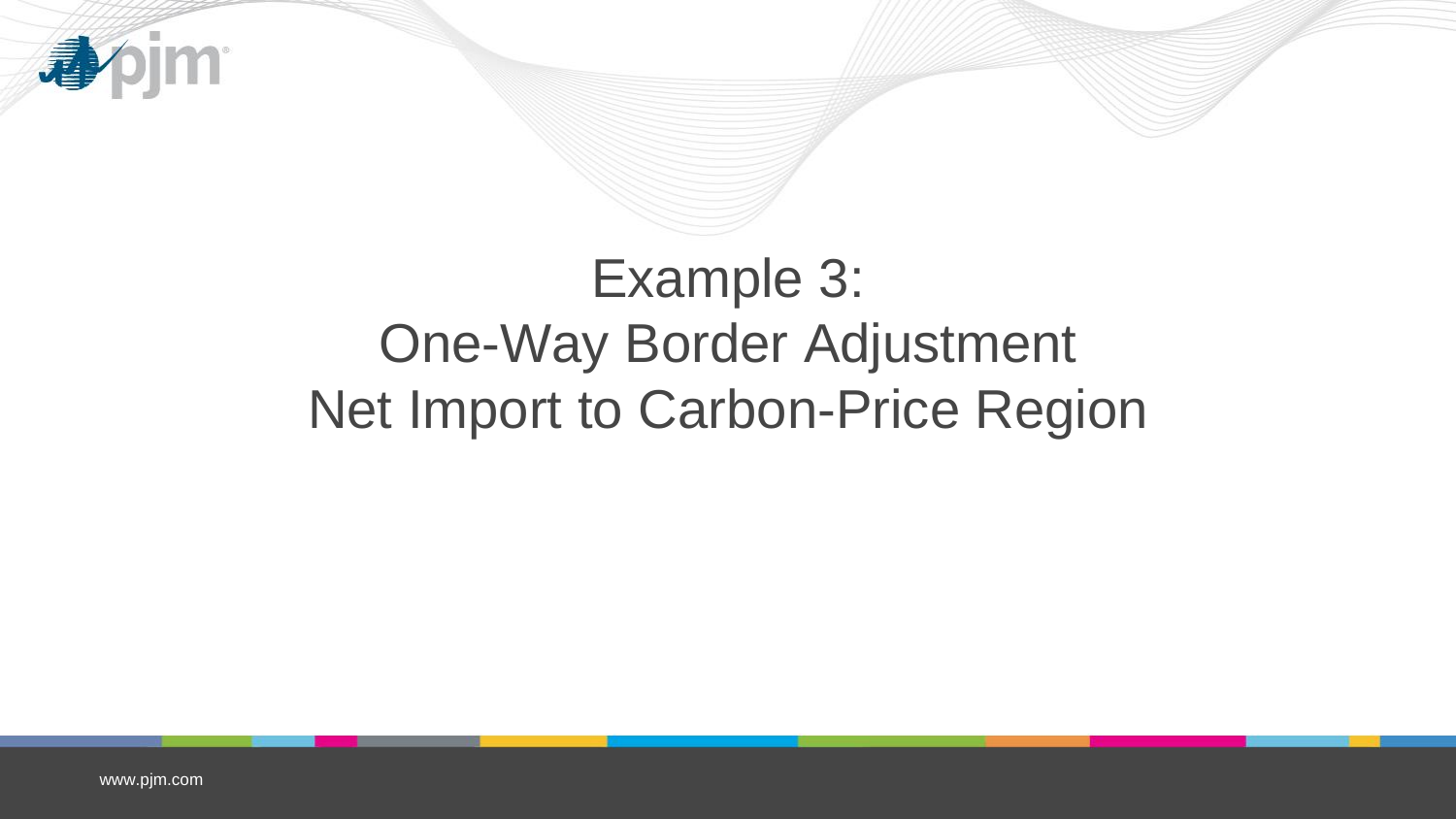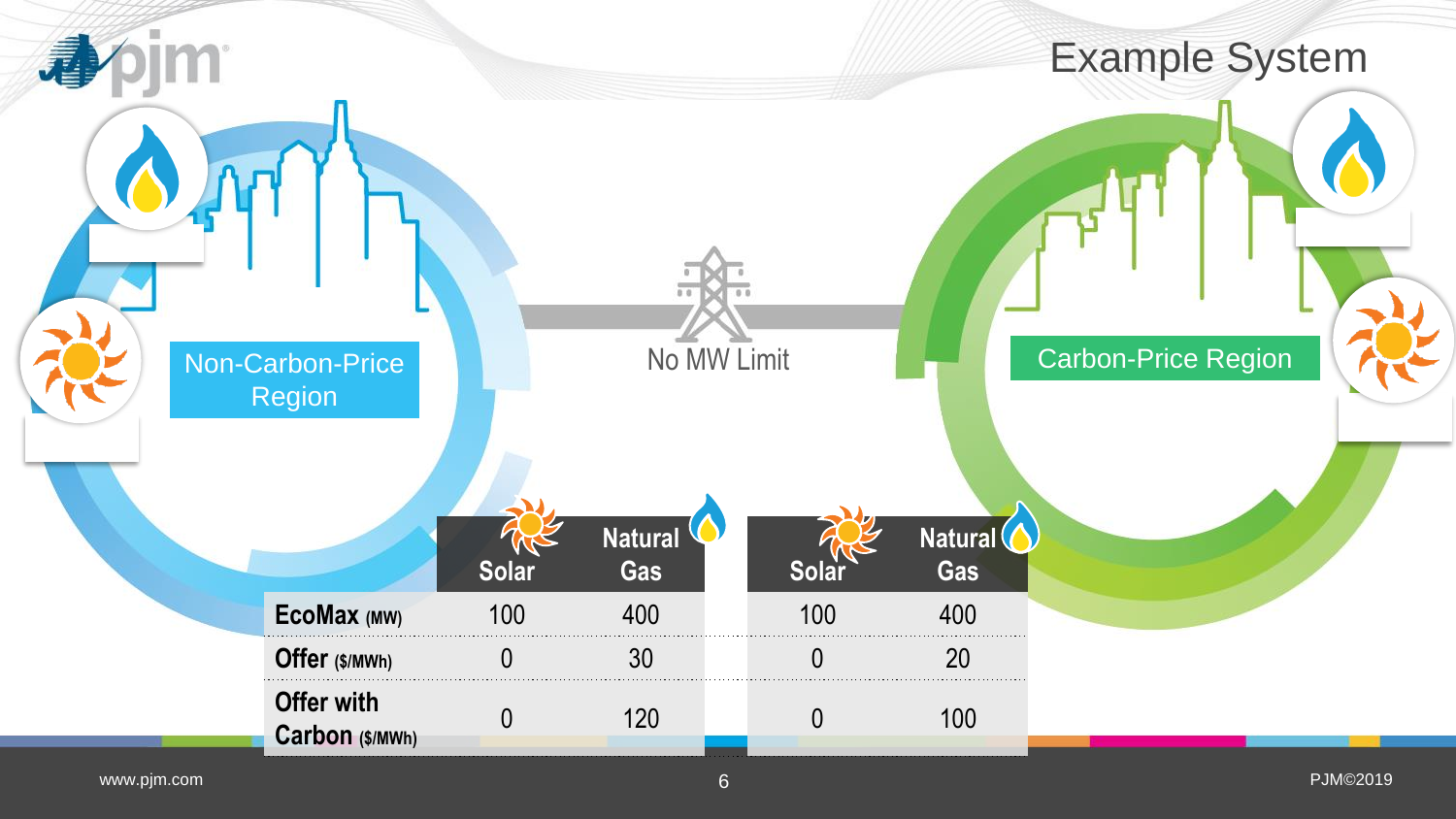

Unit Emissions Rates

- It is assumed that the carbon price is 1 \$/short ton.
- Natural gas generators have the following emissions rates:
	- Natural Gas Generator in the carbon-price region = 80 short ton/MWh
	- Natural Gas Generator in the non-carbon-price region = 90 short ton/MWh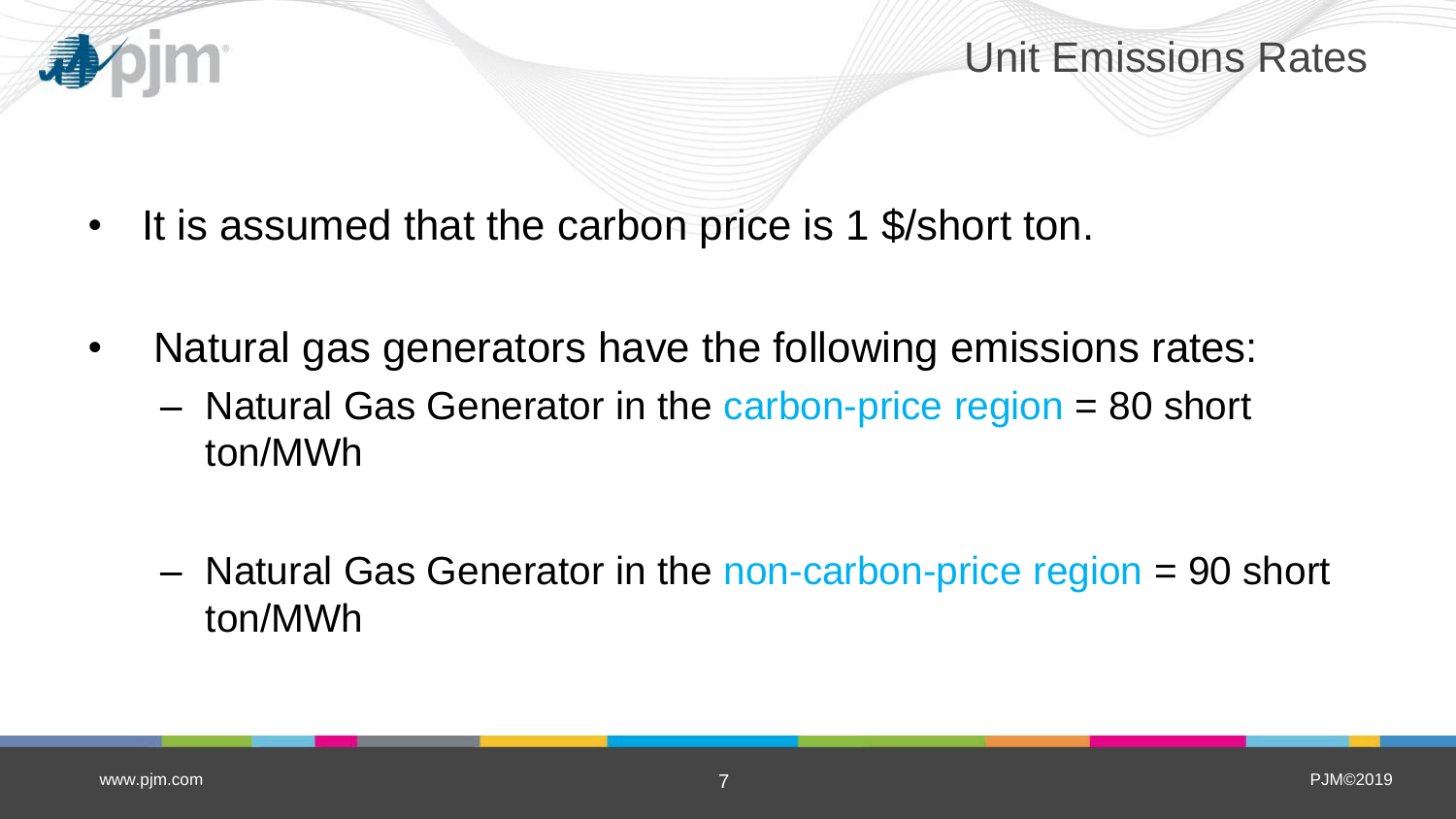

### Carbon-Price Region Emissions Obligation

- Note:
	- Assume the natural gas generator in the carbon-price region is located in State A
	- The natural gas generator in the carbon-price region has an obligation to pay State A for its carbon emissions at a rate of 80 \$/MWh
	- This financial transaction takes place outside of the market and the grid operator's settlement process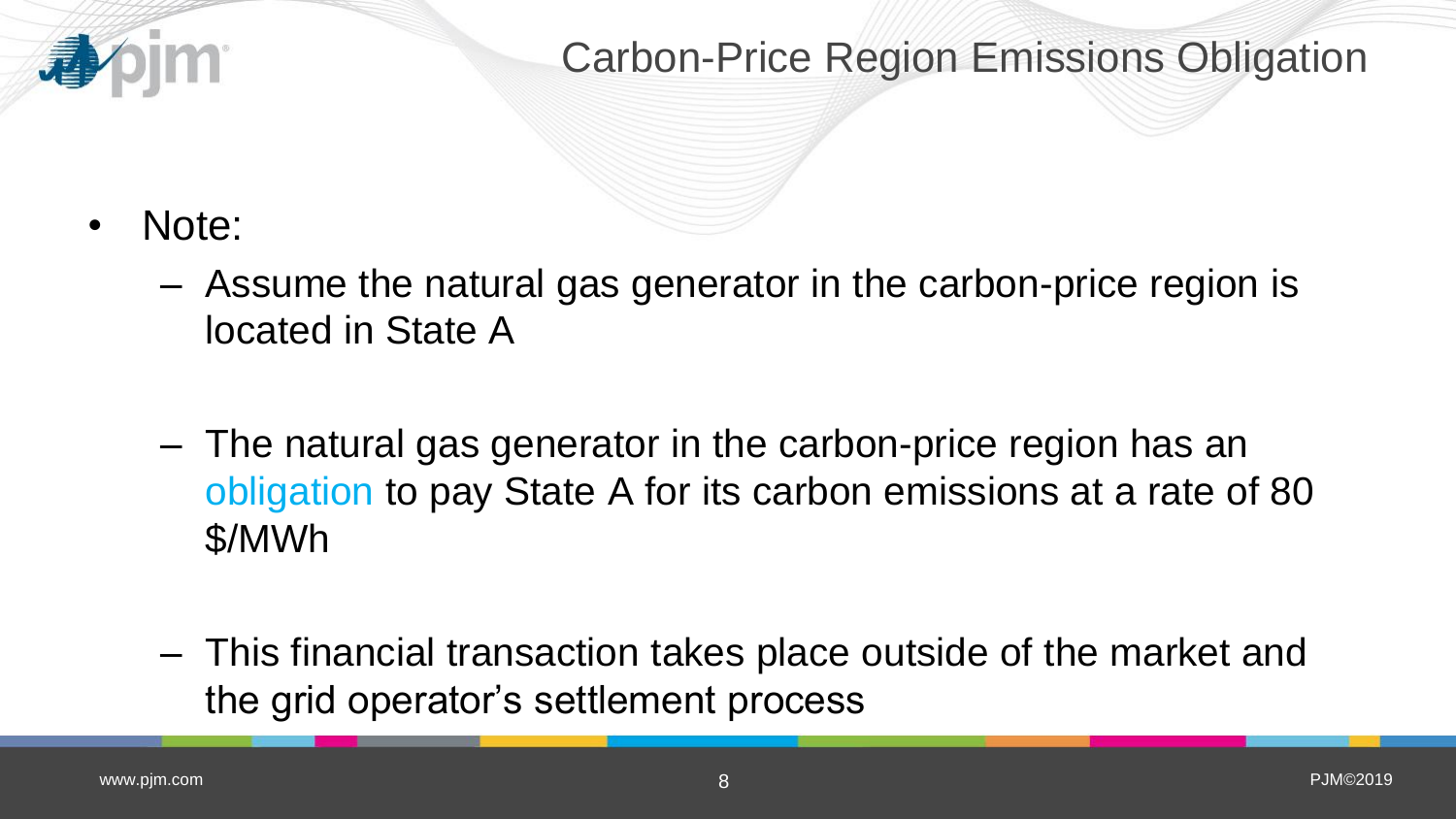

### One-Way Border Adjustment Dispatch Rules

- Generators located in the carbon-price region
	- Dispatched using offers that include the cost of carbon
- Generators located in the non-carbon-price region
	- When associated with serving load in the non-carbon-price region
		- Dispatched using offers that do not include the cost of carbon
	- When associated with serving load in the carbon-price region
		- Dispatched using offers that include the cost of carbon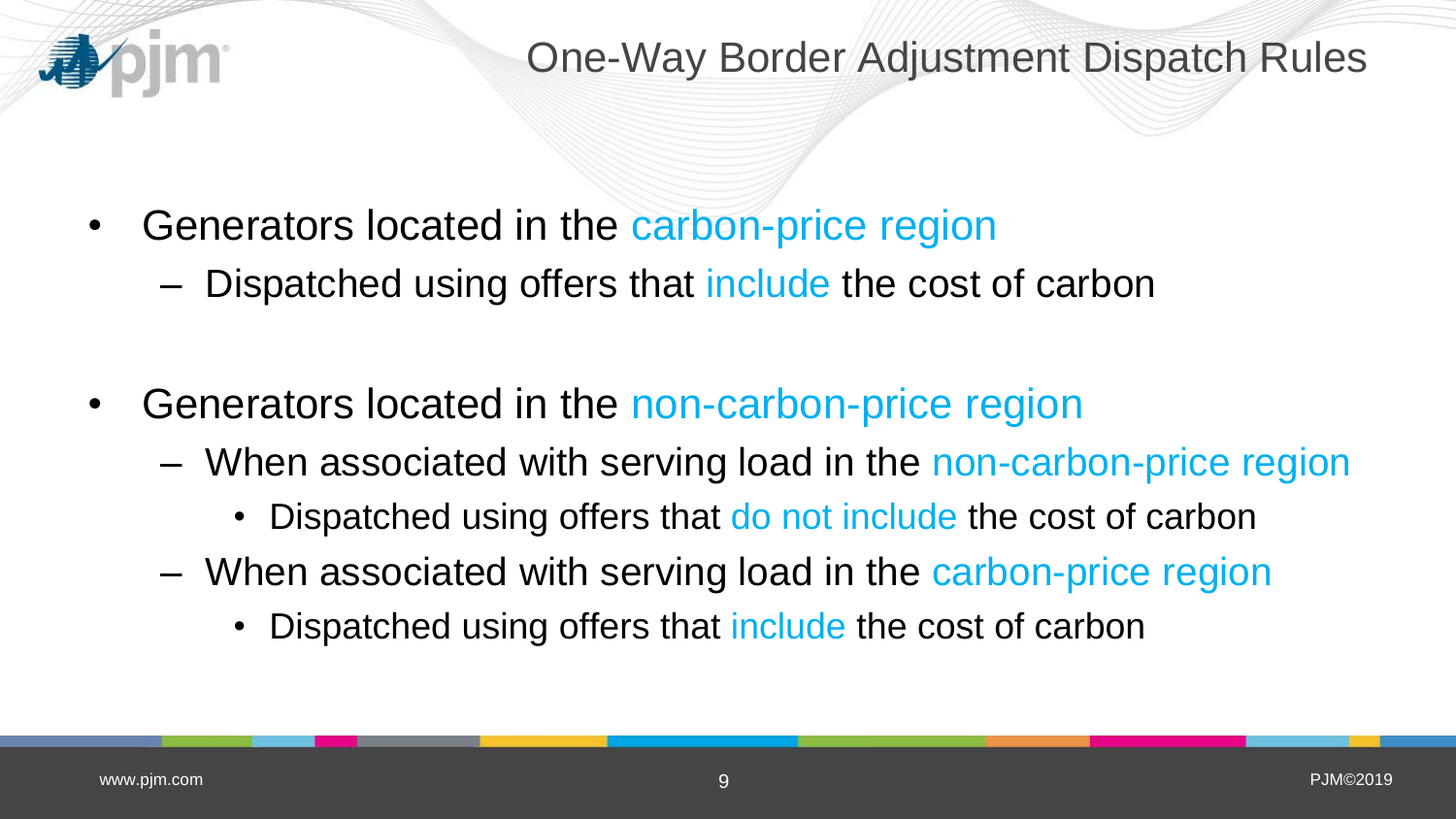

Border Adjustment Constraint

- To implement the border adjustment in economic dispatch, a net imbalance energy import allocation constraint is added to the optimization problem (using CAISO's formulation)
- The shadow price of this constraint is what CAISO has referred to as the Greenhouse Gas (GHG) price or marginal GHG compliance cost and is what was referred to as the carbon component of the LMP in the August meeting examples
- The shadow price represents the marginal cost to the carbon-pricing region due to the border adjustment constraint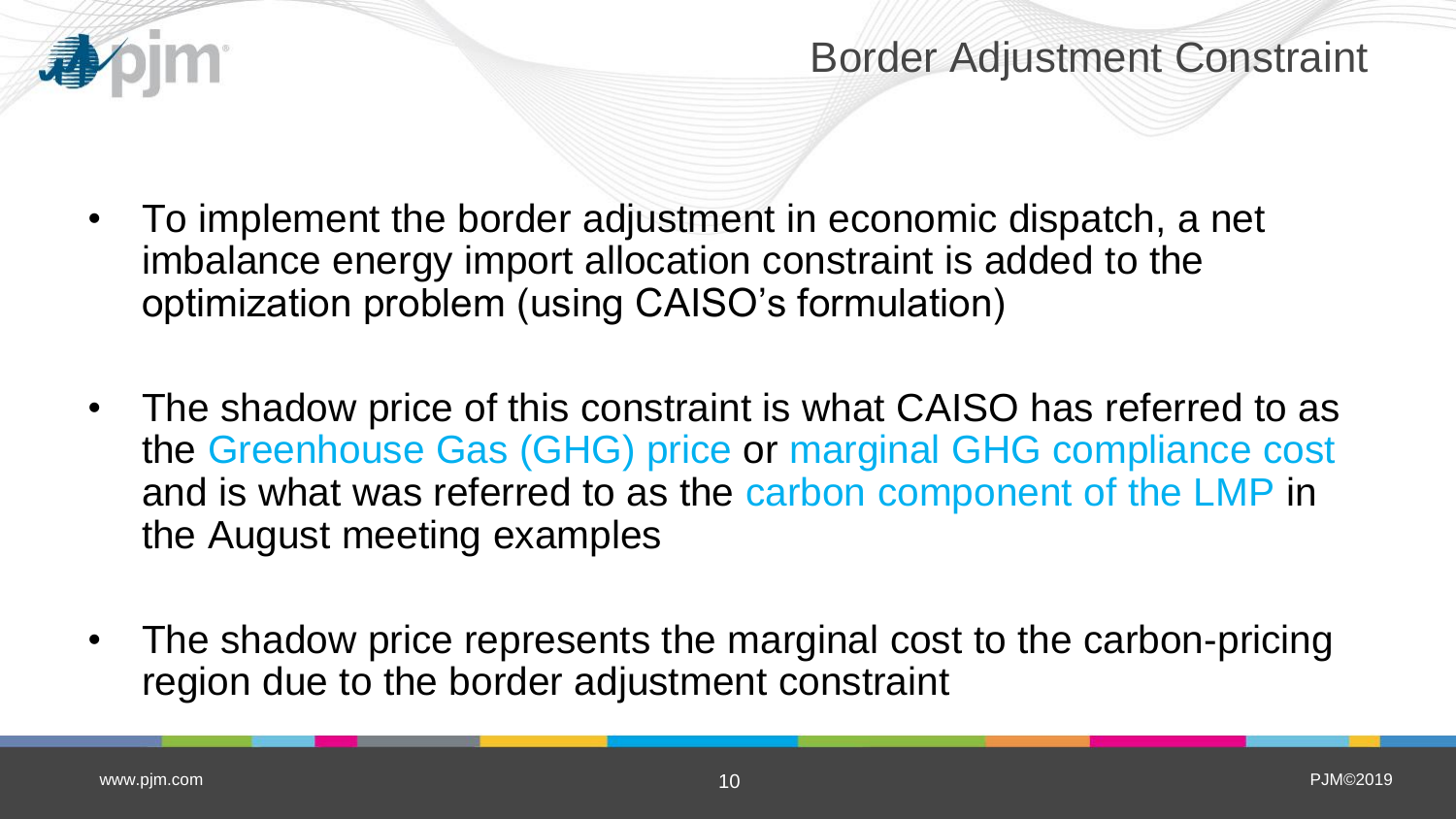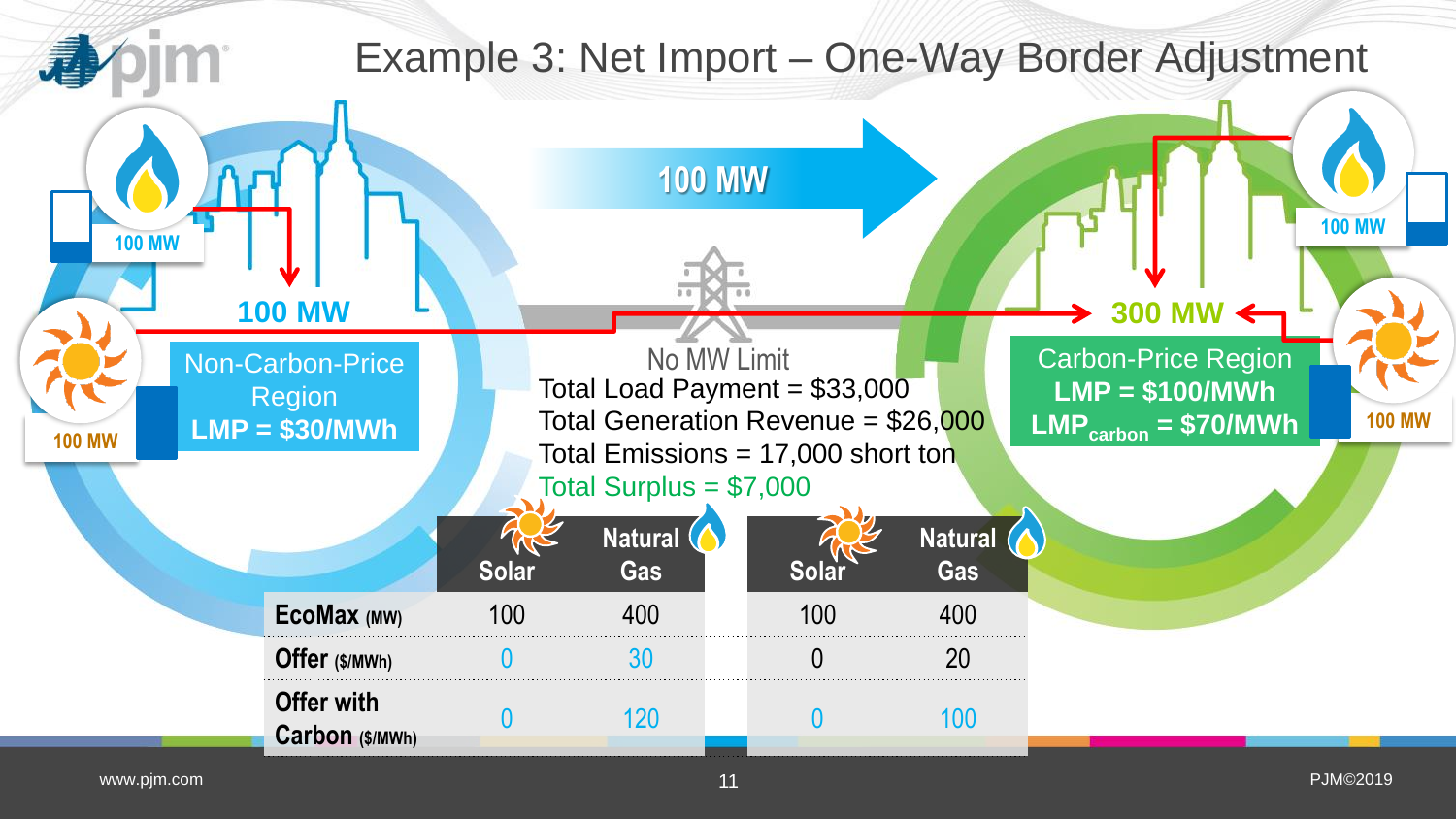

 $Load~Payments = 100MW \times 30\$/MWh + 300MW \times 100\$/MWh$  $=$  \$33,000

 $Generator$  Revenues = 200MW  $\times$  30\$/MWh + 200MW  $\times$  100\$/MWh  $=$  \$26,000

 $Surplus = Load$   $Payments -Generator$   $Revenues = $33,000 - $26,000$  $= $7,000$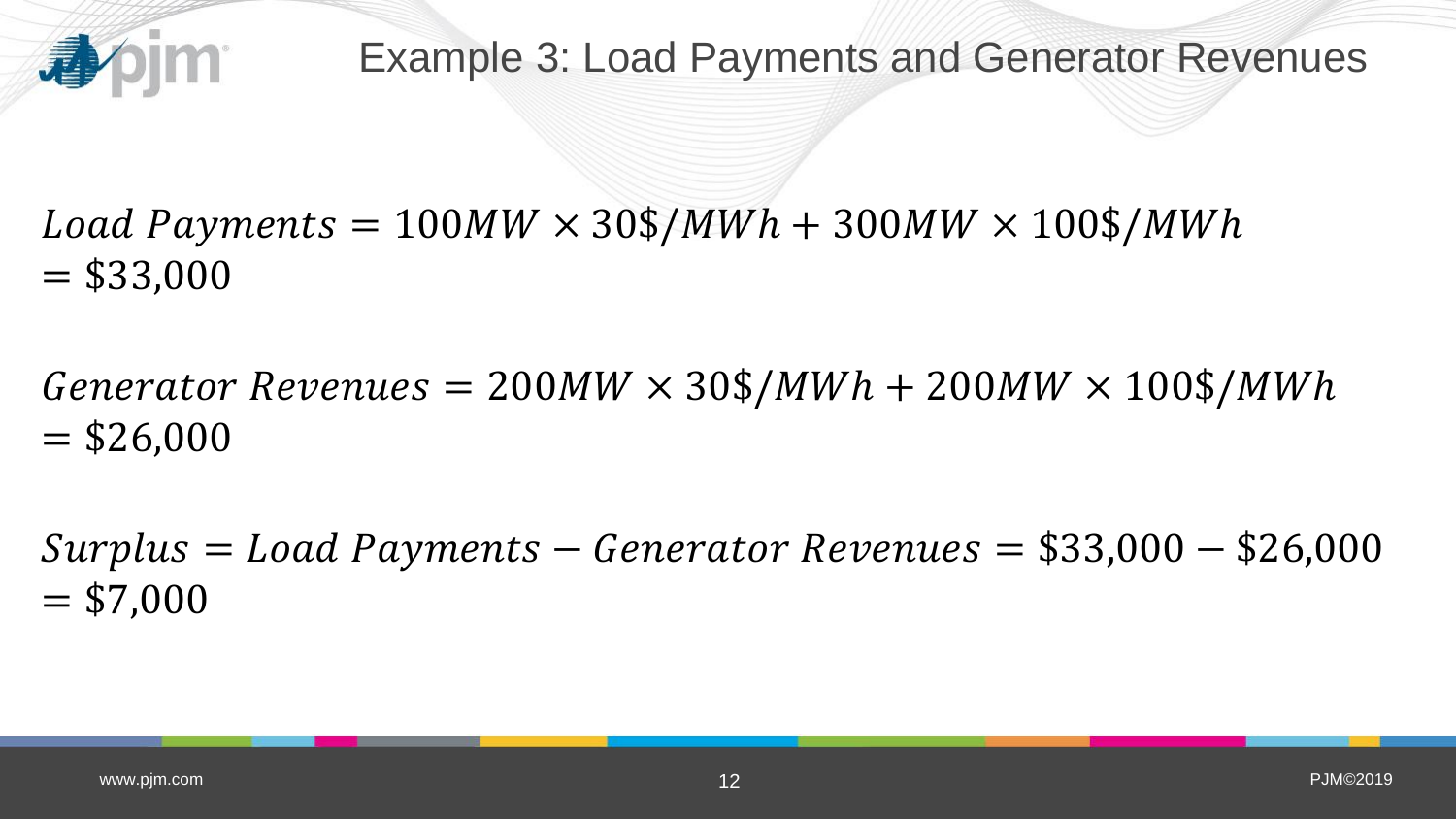

- Revenue Adequate:
	- Total Load Payments > Total Generator Revenue
	- Surplus \$7,000 is allocated back to the carbon-price-region
- In the carbon-price-region, the natural gas generator is dispatched using an offer that includes the cost of carbon
	- Carbon revenue collected by State A:  $(100\$/MWh - 20\$/MWh) * 100MW * 1h = $8,000$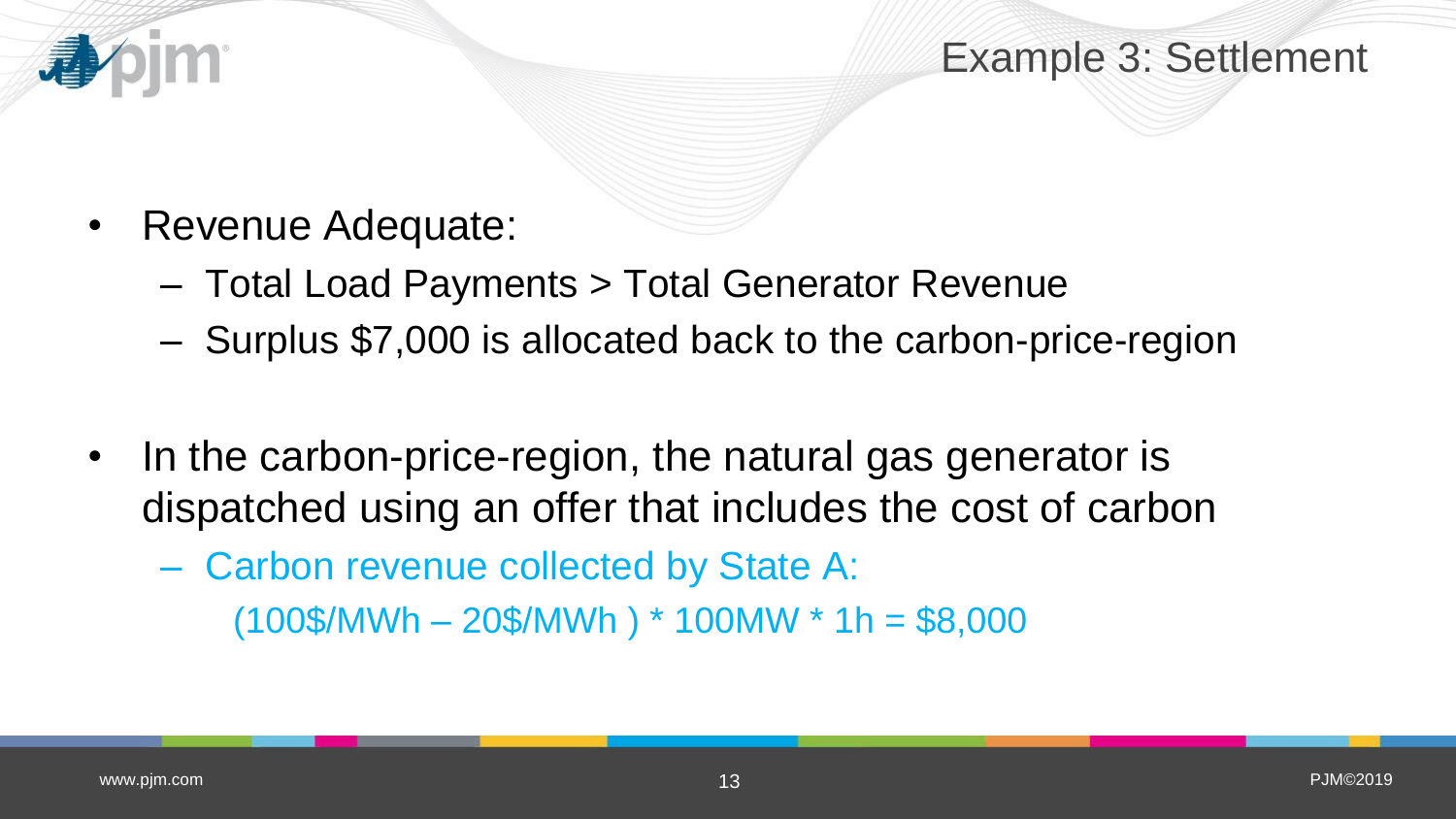

#### Settlement: LMP Components

• The LMPs in each region can be broken down into the following components:

 $LMP_{carbon-Price\ Region} = LMP_{Energy} + LMP_{Loss} + LMP_{congestion}$ 

 $LMP_{Non-Carbon-Price\ Region} = LMP_{Energy} + LMP_{Loss} + LMP_{Consation} - LMP_{carbon}$ 

- Note:  $LMP_{carbon}$  is determined from the optimization as a result of solving the economic dispatch problem
- Note:  $LMP_{Energy}$  is the same for all nodes and includes the impacts of  $LMP_{carbon}$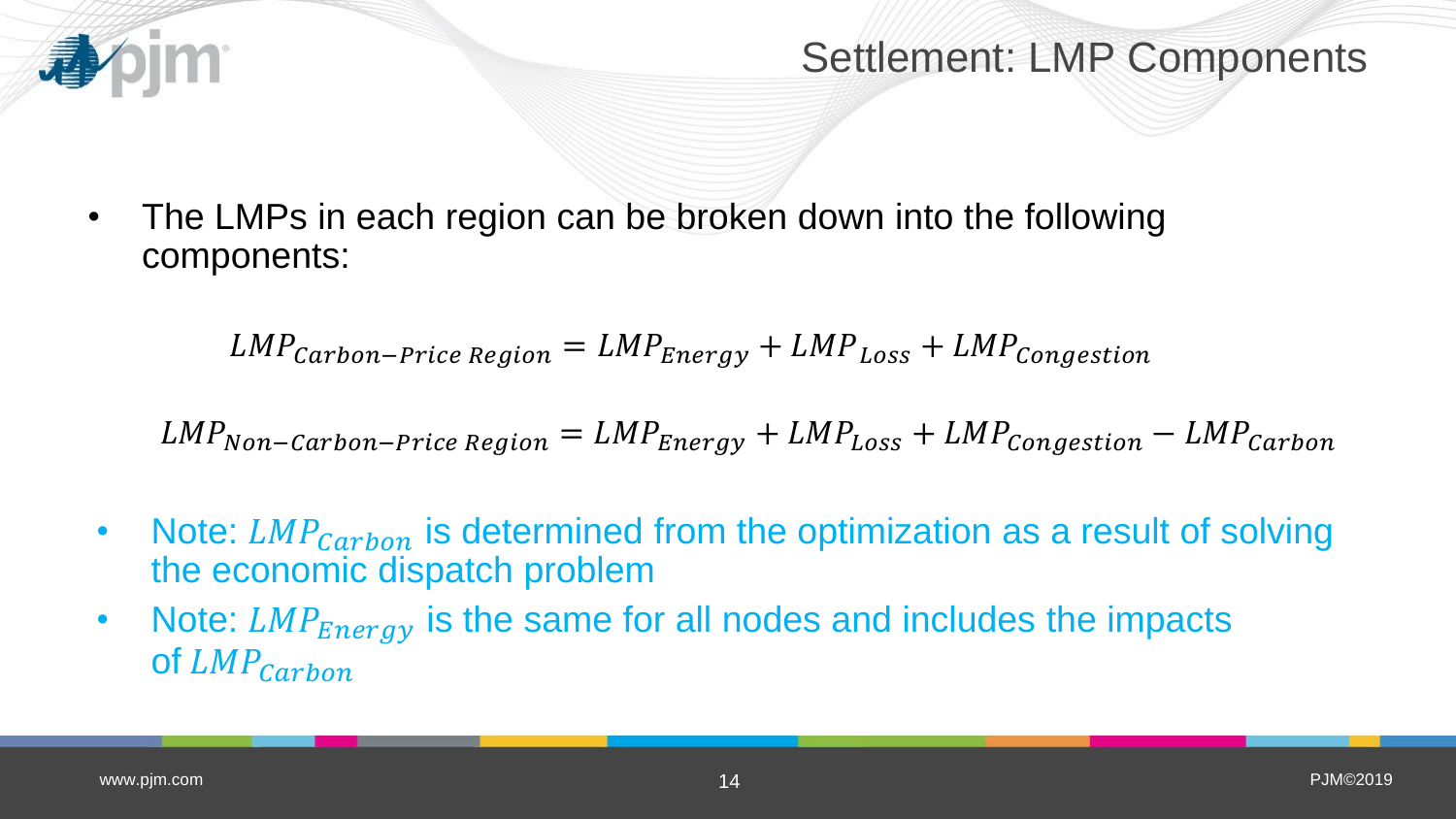

Carbon Price Impact to the LMP

- The carbon component of the LMP as just described is not the same thing as the impact of the carbon price to the LMP!
- The impact of the carbon price to the LMP is not automatically determined by solving the economic dispatch problem.
- To determine the impact, the counterfactual case without a carbon price must be solved.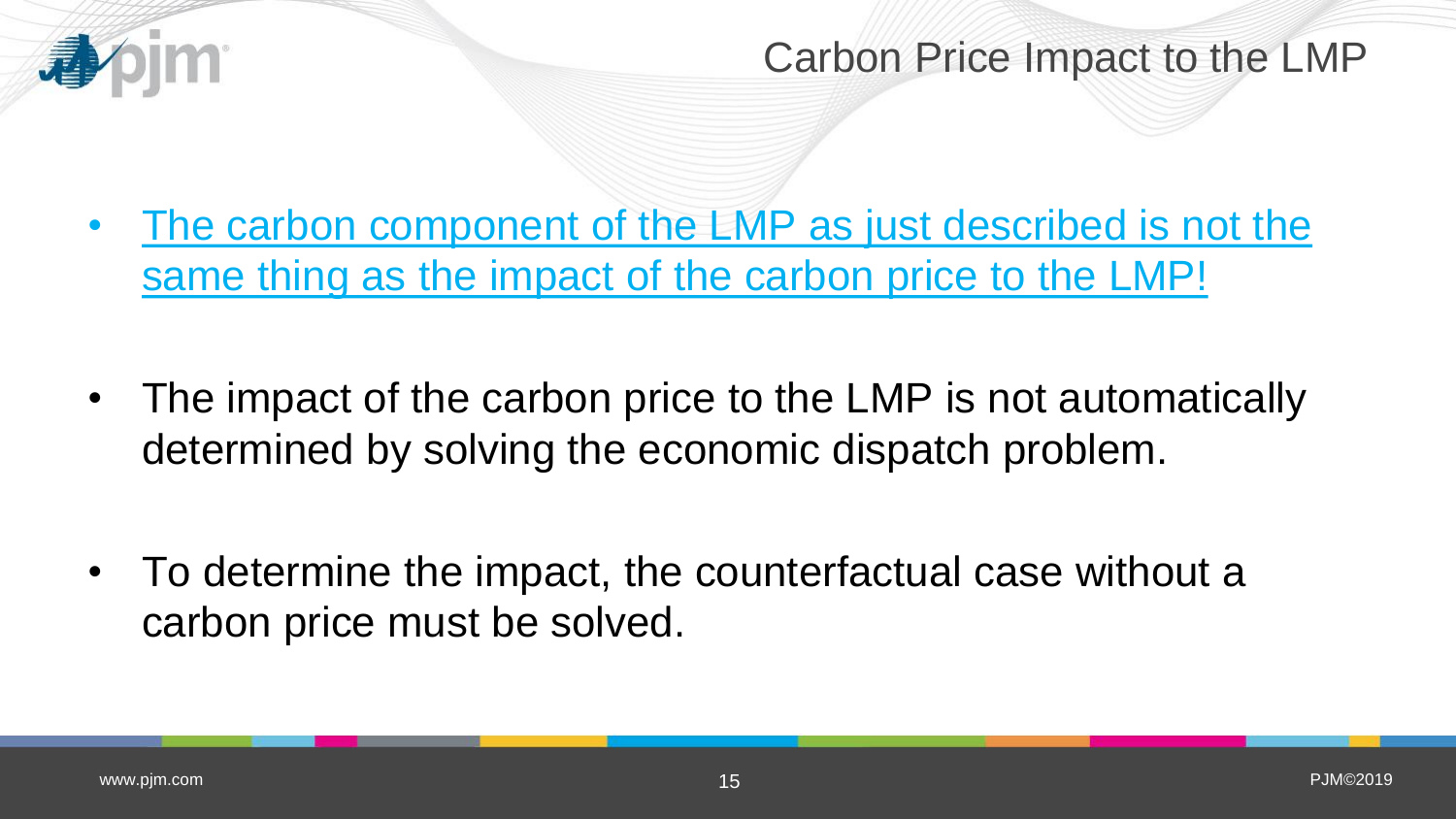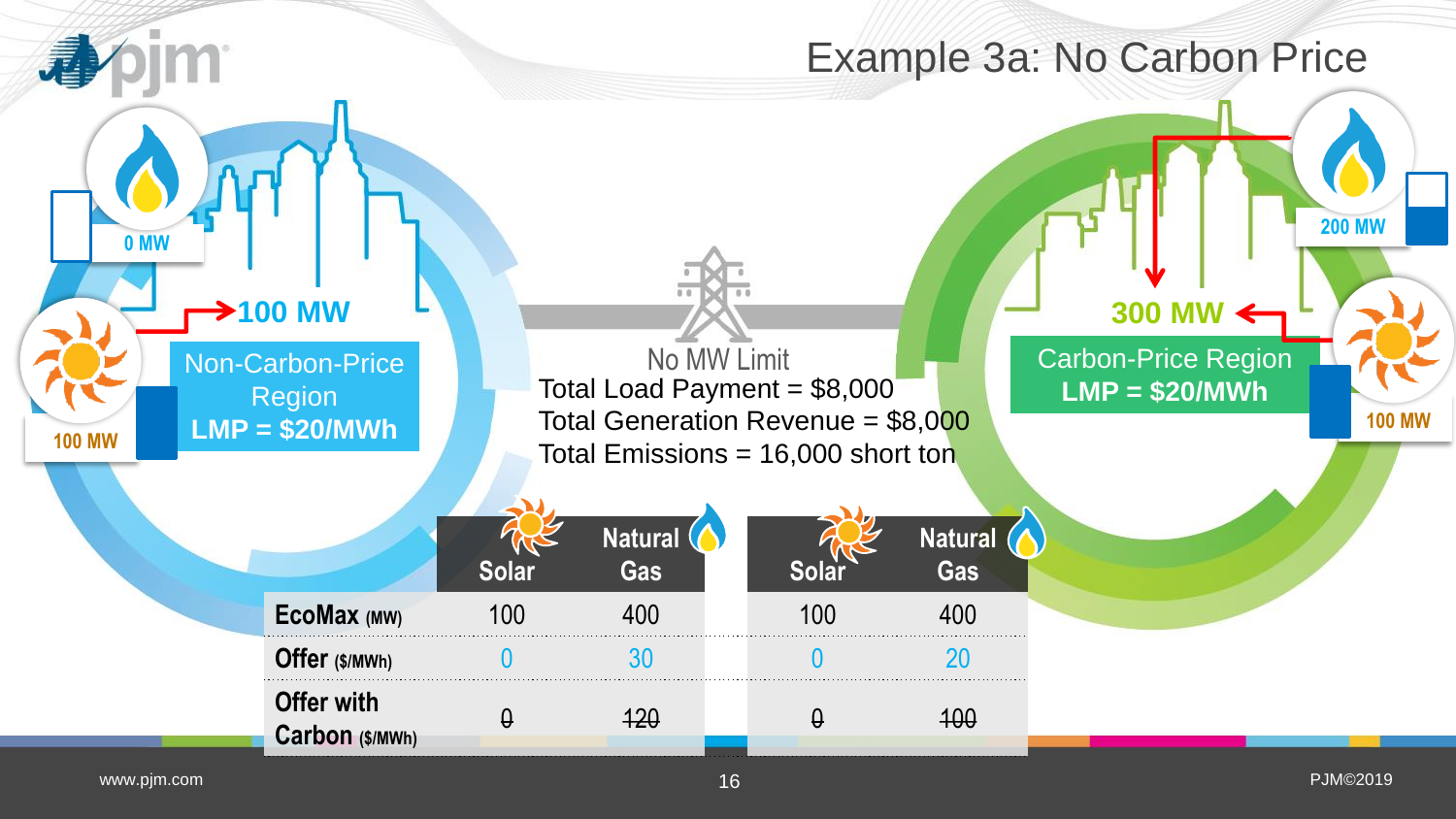

Example 3a: Load Payments and Generator Revenues

 $Load~Payments = 100MW \times 20\$/MWh + 300MW \times 20\$/MWh$  $= $8,000$ 

 $Generator$  Revenues = 100MW  $\times$  20\$/MWh + 300MW  $\times$  20\$/MWh  $= $8,000$ 

 $Surplus = Load$  Payments – Generator Revenues =  $$8,000 - $8,000$  $= $0$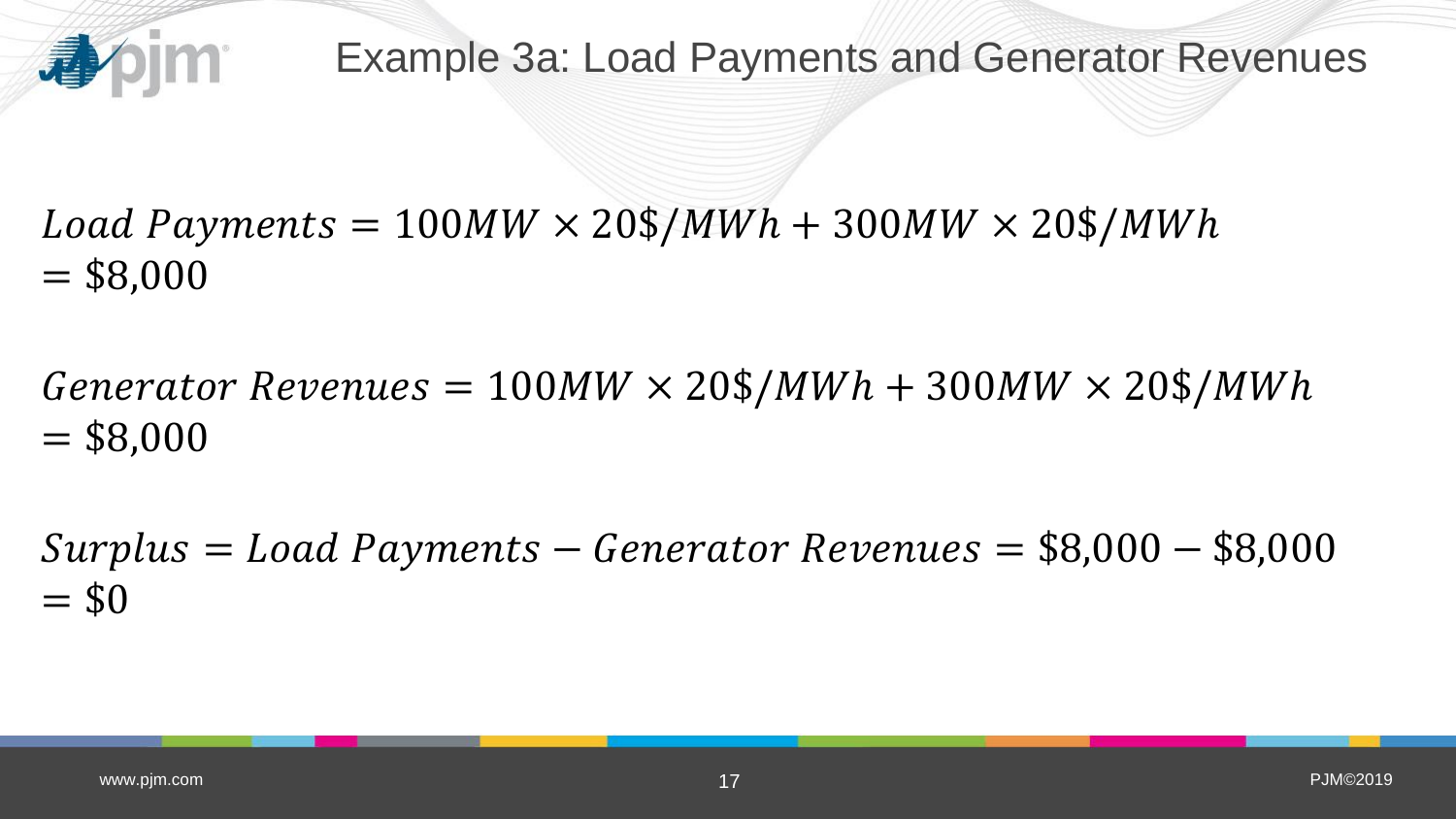

Example 3a: Settlement

- Revenue Adequate:
	- Total Load Payments = Total Generator Revenue
- Without a carbon price, the LMP in both regions is \$20/MWh.
	- Impact of the carbon price on the LMP:
		- Carbon-Price Region = \$100/MWh \$20/MWh = \$80/MWh
		- Non-Carbon-Price Region = \$30/MWh \$20/MWh = \$10/MWh
	- These values are different from the carbon component of the LMP in Example 3, which was calculated to be \$70/MWh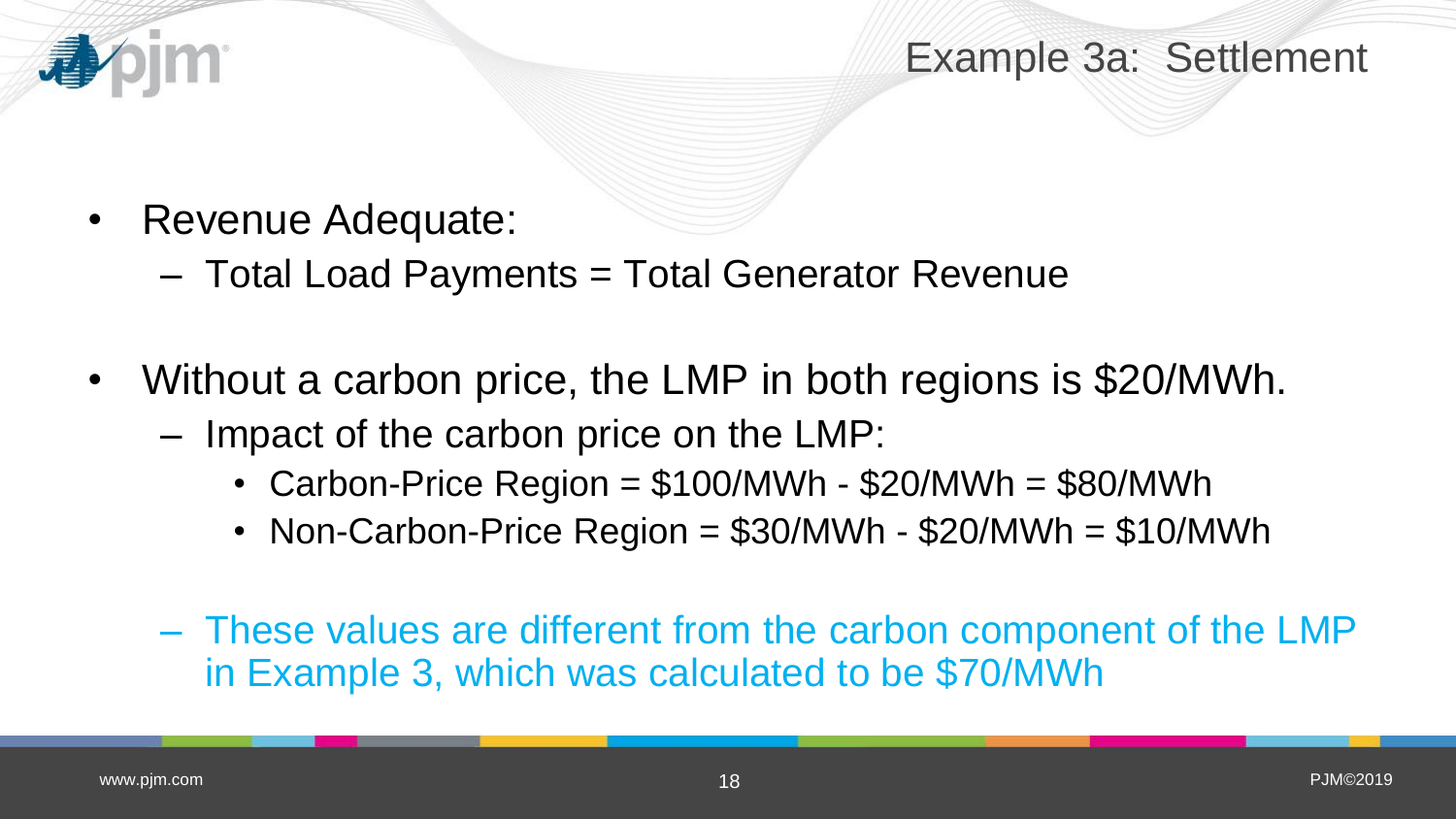

- NYISO will not have a carbon component of the LBMP since every Market Participant in NYISO is subject to the carbon price and can include carbon emissions costs in their economic offers
- NYISO is proposing to use an *ex post* calculation to estimate the carbon impact to the LBMP
- The value will be calculated after-the-fact by using the set of marginal resources during each interval and the reference level estimated net carbon charges for these resources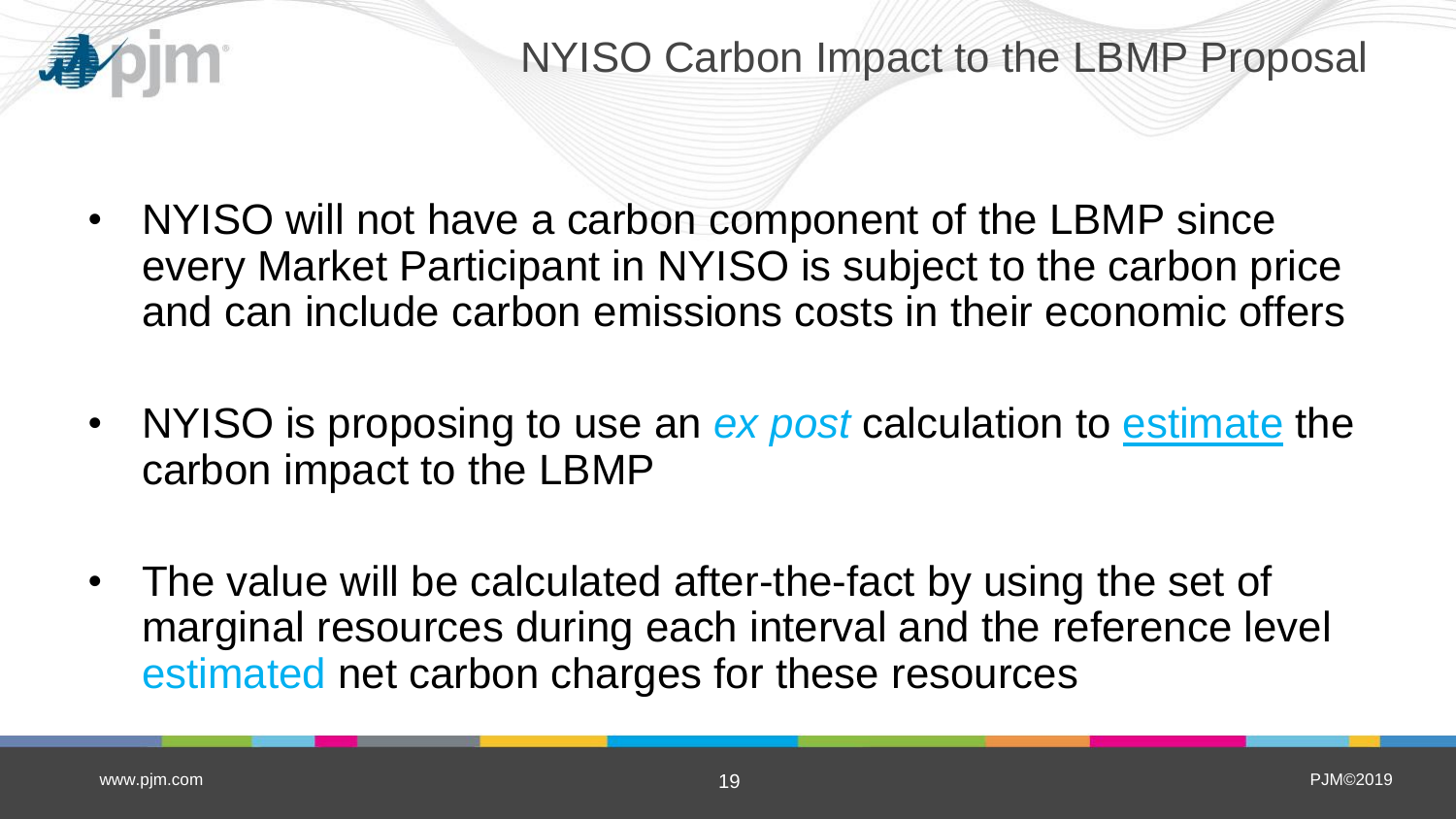

#### NYISO Proposed Use of the Carbon Impact to the LBMP

- The carbon impact to the LBMP is needed to:
	- Allocate their carbon credits to LSEs
	- Adjust the LBMPs for external imports and exports (we will discuss approaches for dealing with external imports and exports at the December meeting)
	- Provide market transparency
- Note: Generators in NYISO will be charged based on their actual emissions, not on the calculated carbon impact to the LBMP